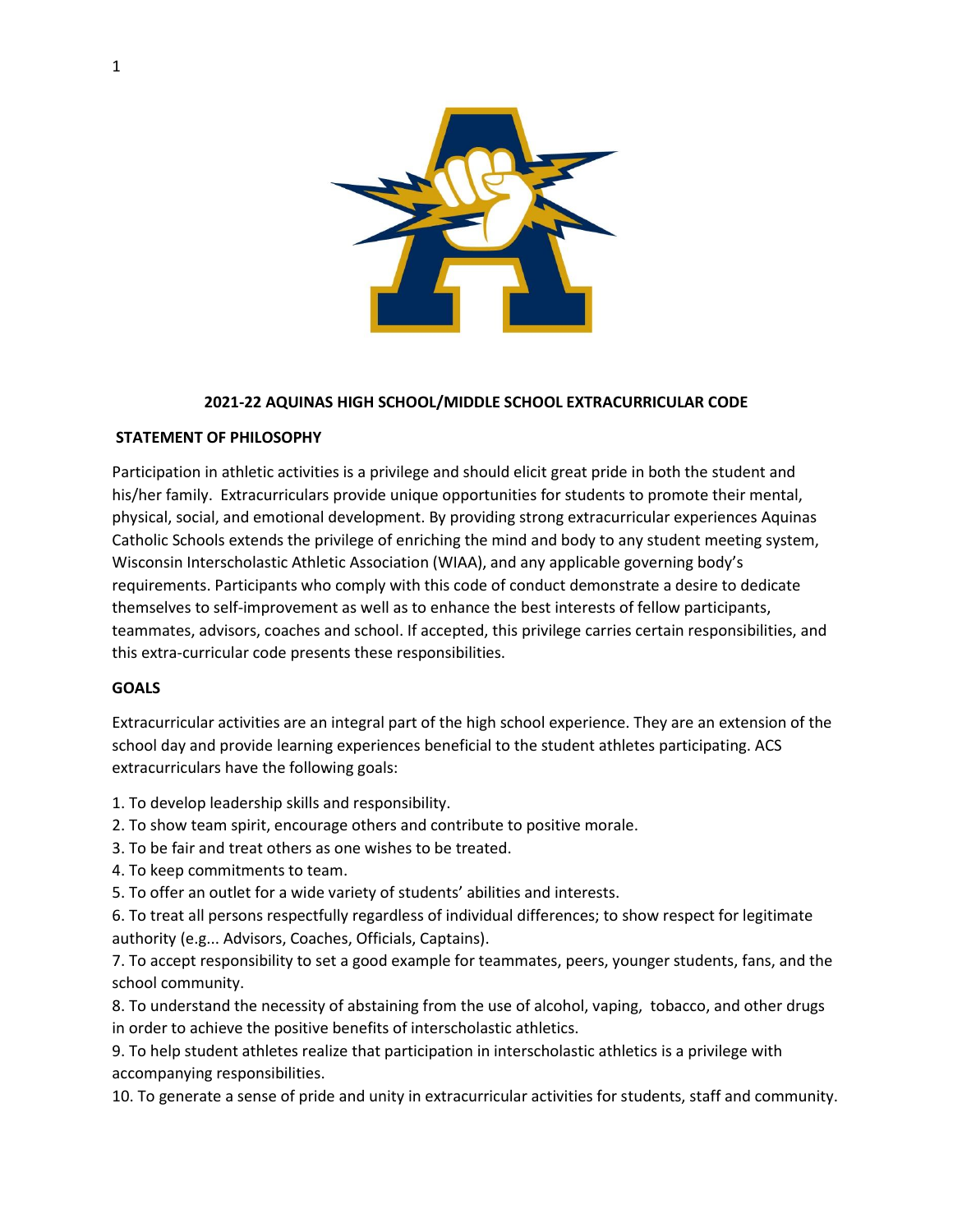## **ELIGIBILITY**

These Rules of Eligibility are established by the Wisconsin Interscholastic Athletic Association (WIAA) and are supplemented with Aquinas Catholic School rules.

1. Enrollment in the ACS as a full-time student.

2. A current physical exam form or alternate year card to participate in activities as determined by a licensed physician.

3. An emergency medical form must be completed every year through the Online Activity Registration.

4. Code of conduct contract signed by the student and parent/guardian the Online Activity Registration.

5. Payment for or return of any school issued apparel or equipment.

## **WIAA GUIDELINES**

1. An athlete must meet school and DPI requirements defining a full-time student.

2. An athlete must remain in good academic standing in order to compete in any sport.

3. An athlete must be an amateur in all recognized sports of the Wisconsin Interscholastic Athletic Association in order to compete in any sport.

4. An athlete may not receive any reimbursement for play in the form of salary, cash, or merchandise.

5. An athlete may not accept merchandise awards such as jackets, sweaters, watches, rings, billfolds, balls, etc.

6. An athlete may not permit the use of his/her name, picture, or personal appearance, as an athlete, in the promoting of any commercial endeavor.

7. An athlete may not play in a contest under a name other than his/her own.

8. An athlete may participate in a non-school contest in no more than two non-school competitions during the school season in the same respective sport. School approval is required per the Nonschool Competition Form.

9. An athlete shall be suspended from interscholastic athletics (competition) for acts at any time (including summer) involving buying, selling, use and/or possession of alcohol, tobacco, e-cigs or e-cig products, vaping, or other drugs.

10. An athlete may not compete if he/she becomes nineteen (19) before August 1st of any school year.

## **RESPONSIBILITIES**

It is important to understand that participating in extracurricular activities is a privilege and not a right. You are also expected to share in the responsibility for such an opportunity that is provided, that shall include:

**Responsibilities to You:** The most important of these responsibilities is to broaden and develop strength of character. You owe it to yourself to derive the greatest benefit from your high school experiences: to live a healthy lifestyle and to respect your health both physically and mentally at all times.

**Responsibility to your Academic Studies:** Your academic studies and your participation in athletics prepare you for your life as an adult. Extracurriculars, while very important to young people, is only a small part of life.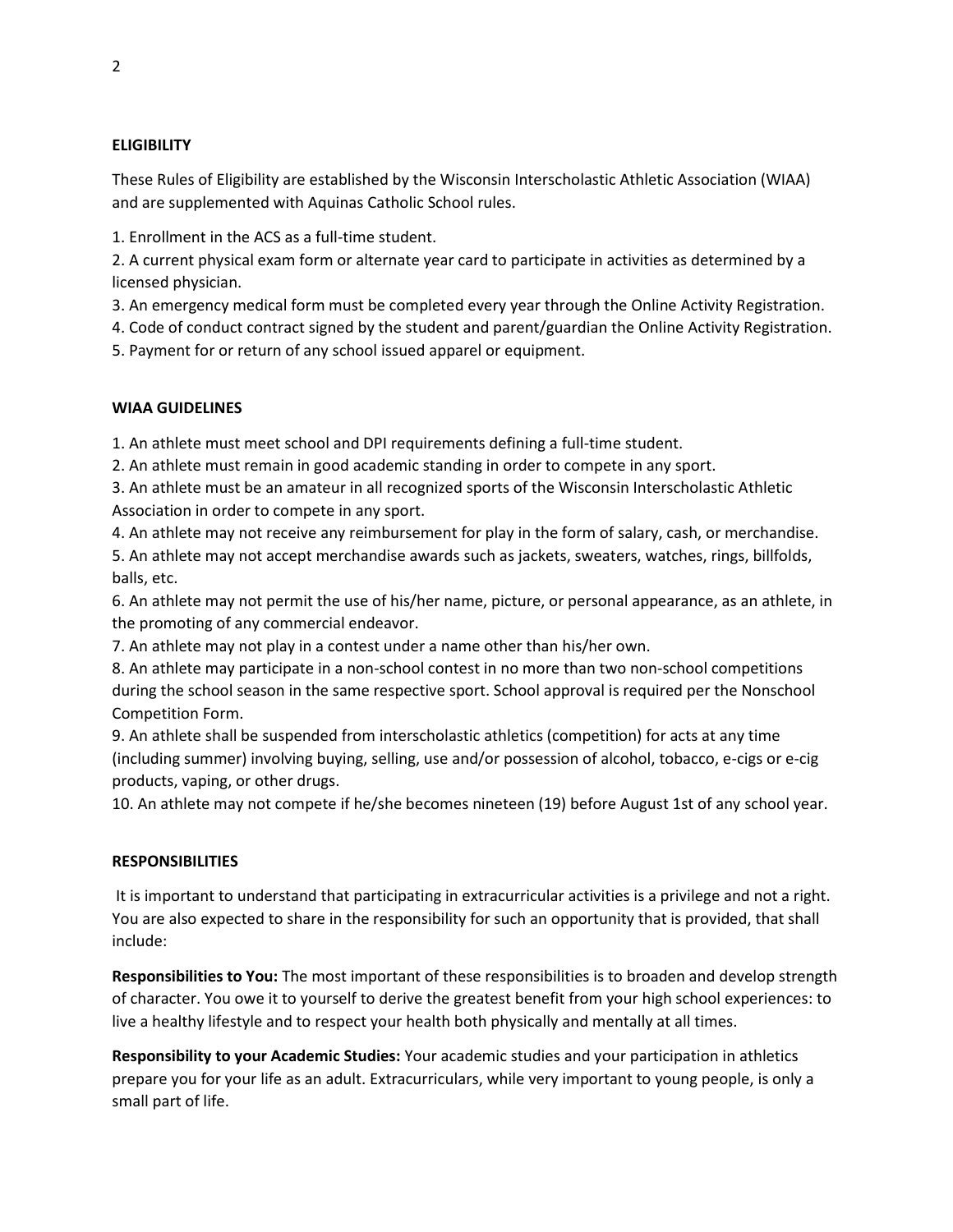**Responsibility to your School**: Another responsibility you assume as a team member is to your school. Other students and faculty are watching you. They know who you are and what you do. Make them proud. Be an example. Do not do anything to let them down.

**Responsibility to your Community:** The community and school monies make your extracurricular experience possible. For that reason, we must remember that we hold a clear and paramount responsibility to our community. You assume a leadership role when you are involved in an extracurricular activity. The student body and citizens of the community know you. You are very visible with a spotlight on you. The student body, community, and other communities judge our schools by your conduct and attitude, both on and off the field, court, stage, etc.. Because of this leadership role, you can contribute significantly to school spirit and community pride. Our desire is that our students are a class act, not for the fact that we may be successful, but rather that we are known as a program of character and excellence.

**Responsibility to Others:** As a team member you also bear a heavy responsibility to your home. If you never give your parents anything to be ashamed of, you will have measured up to that ideal. When you know in your heart that you have lived up to all of the training rules, that you have practiced to the best of your ability every day and that you have participated in the activity "all out", you can keep your selfrespect and your family can be justly proud of you, regardless of a win, loss or possible awards.

**Responsibility to Younger Students:** The younger students in our school and community are watching you. They know who you are and what you do. The upper-classmen are role models for the young students that will follow. Make them proud. They will copy you in many ways. Set good examples for them.

#### **EXTRACURRICULARS**

Since participation in extracurriculars is a privilege, when a student signs the code he/she is indicating their knowledge, understanding, and agreement to these Aquinas High School Code Standards which apply in and out of season for the remainder of his/her high school career. The following extracurriculars fall under the definition of participants as referenced in this code: Baseball, Basketball (B/G), Cross Country (B/G), Dance, Football, Golf (B/G), Gymnastics, Hockey (B/G), Music/Orchestra, Robotics, Soccer (B/G), Softball, Ski/Snowboard, Swimming (B/G), Tennis (B/G), Theater, Track & Field (B/G), Volleyball, Wrestling and any other clubs or activities sponsored by the school.

**Behavior and Conduct:** Respect, courtesy, manner, and good sportsmanship are basic to good citizenship and shall form the basis for all behavior. Since students represent the school in public, their behavior frequently determines the opinion outsiders have of the school and community. It is expected that the conduct of students will be exemplary at all times. Below is a list of some examples that are considered behavior unbecoming of a student.

- Detentions/Discipline Issues/Suspensions (In or Out Of)
- Unexcused Absences
- Academic Dishonesty
- Bullying/Cyberbullying/Harassment
- Vandalism or property destruction
- Poor sportsmanship including name calling, obscene gestures, and/or fighting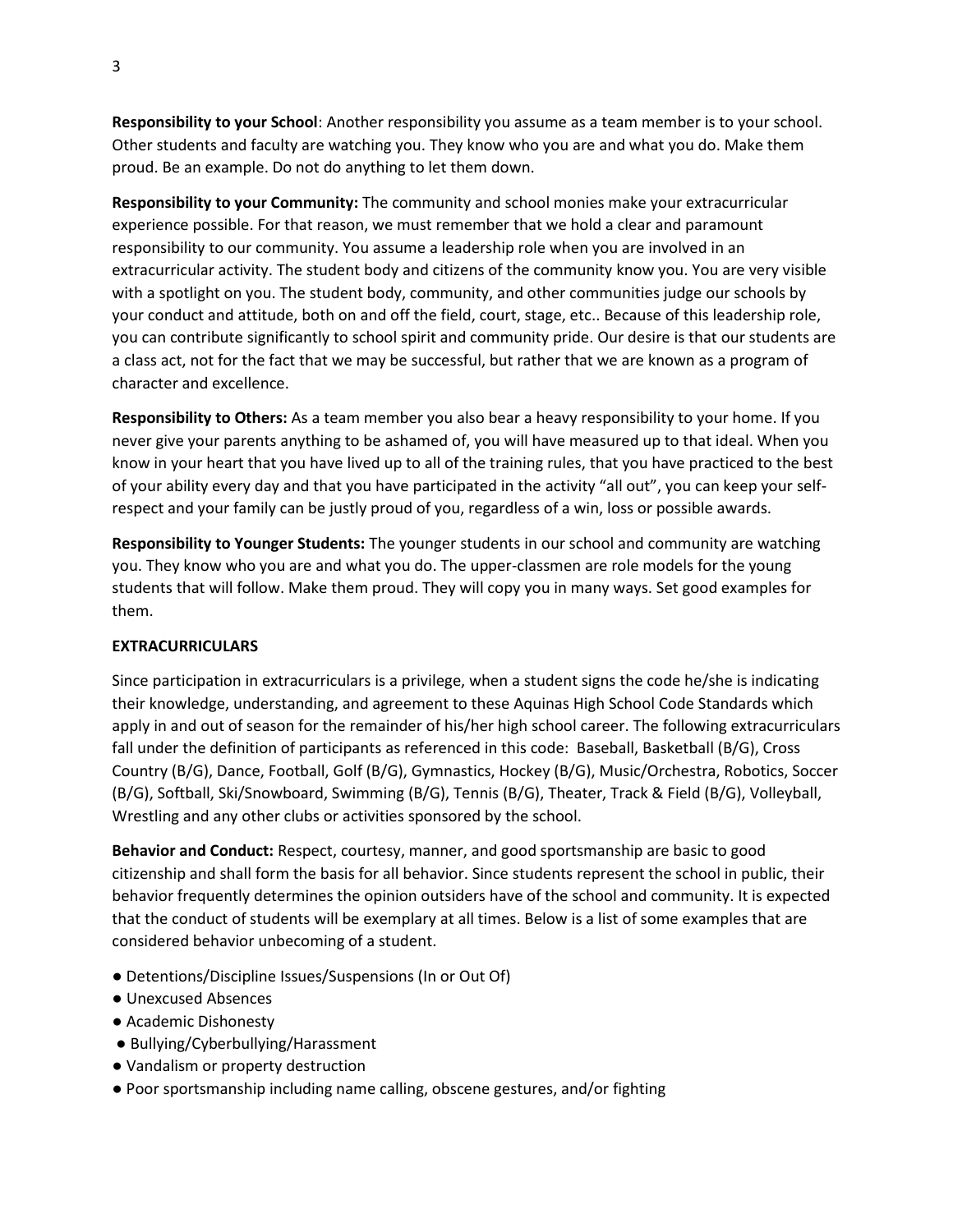● Hazing/Initiation

● Engaging in or being an accomplice to any other immoral or unacceptable conduct contrary to the philosophy of the extracurricular code, the regulations within WIAA, or the ideals, principles and standards of ACS

● Theft

## **SCHOLASTIC ELIGIBILITY**

The marking periods that will be used to determine eligibility related to grades are:

- 1st Quarter
- 2nd Quarter
- 3rd Quarter
- 4th Quarter

If a student receives a grade of F or an I (incomplete) in one course during a marking period, the student will be ineligible for 5 school days as they attempt to achieve a passing grade. If a student receives a combination of 2 F's or I (incomplete) the student will be ineligible for 15 school days as they attempt to achieve a passing grade. The student will start his/her ineligibility period, as soon as possible, following the posting of grades and the suspension will be served consecutively. At the conclusion of the 5 or 15 school day ineligibility period, based on the determined grade(s), the athlete will either regain immediate eligibility or have it continued as they attempt to achieve a passing grade. For marking period grades of I (Incomplete): Students, in consultation with their teacher(s) will have two weeks, following the posting of grades, to attempt to achieve a passing grade. The student will remain ineligible until the Incomplete is removed and a passing grade is achieved.

Ineligible student-athletes may practice with the group (including scrimmages), but may not participate in any competitions/events; they may not travel with the group. For home competitions/events they may be with the team/cast/etc. in street clothes.

A student who is ineligible (in accordance with the Aquinas High School Extracurricular Code) for one or more WIAA tournament competitions is disqualified for the remainder of the total tournament series in that sport.

## **SUSPENSION/EXPULSION FROM SCHOOL**

Any student who is suspended (In or Out) or expelled from school shall be ineligible for all athletic participation including practices/events during the period of suspension or expulsion. They shall be eligible for practices/events when they are readmitted to school, unless the reason for suspension or expulsion was based on a violation of the athletic code.

## **CODE VIOLATIONS**

All violations will be enforceable for the student's career on a year-round basis.

Any information or evidence considered to be relevant, valid, and accurate by any person(s) reviewing an alleged violation shall be considered. Parties who provide anonymous information will be asked to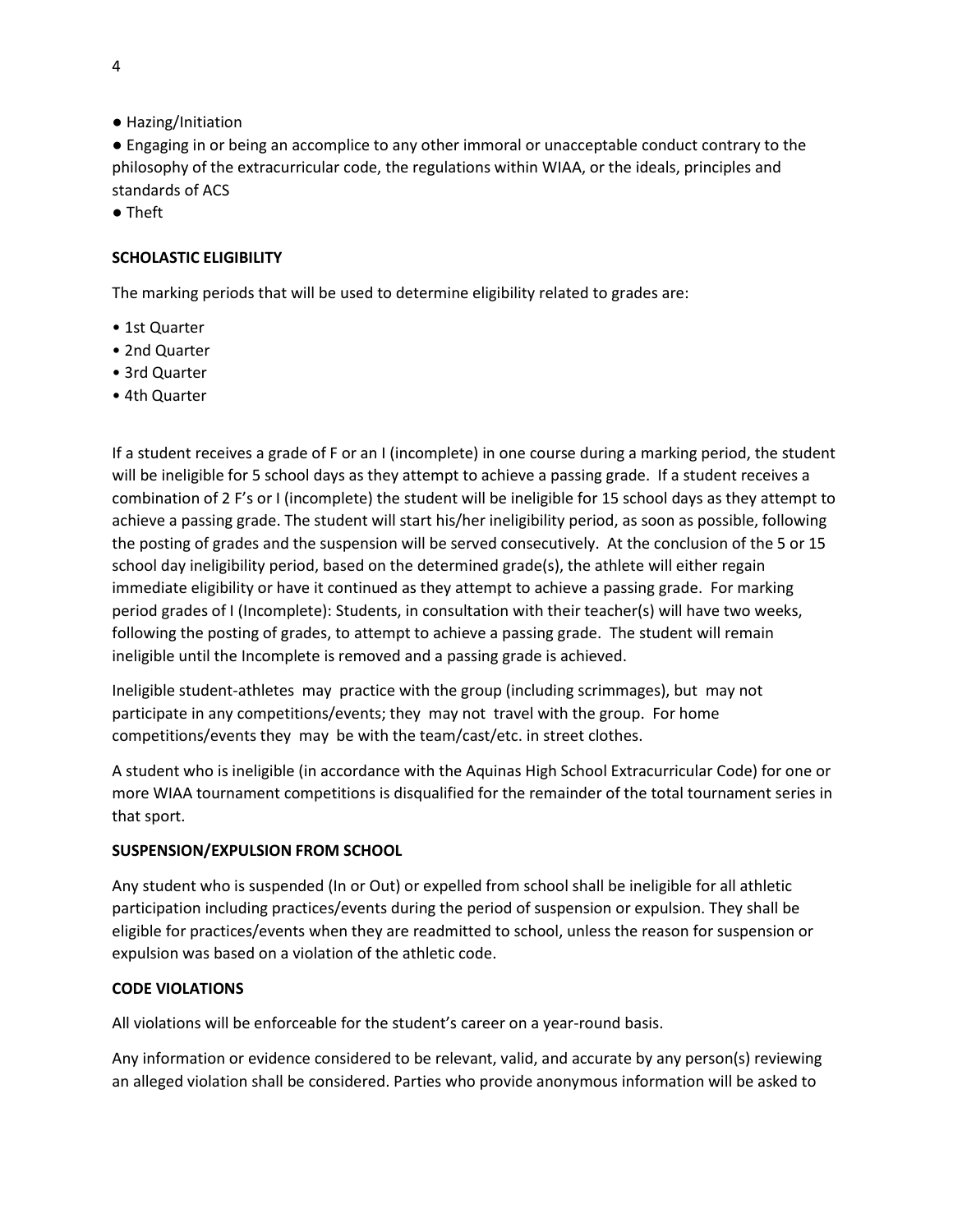provide specific names, dates, times, and infractions. If hearsay evidence cannot be substantiated based on subsequent investigation, it will be treated as rumor.

Type of Violation:

1. ATOD (Alcohol, Tobacco, Vaping and Other Drugs)

Any student involved in the use or possession of alcohol or tobacco or the use, possession, buying or selling of illegal drugs or banned performance enhancing substances shall be suspended from athletic competition.

a) This includes, but not limited to the following: Individuals involving alcohol, controlled substances, tobacco, e cigs or e cig product (even if not nicotine), vaping, anabolic-androgenic steroids, or any looka-like products. This includes being present and/or knowing that there is consumption/use of alcohol, controlled substances, tobacco, e-cigs or e-cig products (even if not nicotine,) anabolic-androgenic steroids or look-a-like products. This also includes abuse of legal over the counter or prescription drugs and/or medication.

It is recognized that under certain circumstances high school students may legally enter places where beer or liquor is served. Since the intent of this code is not to punish student-athletes for association with friends or family or to curtail wholesome entertainment or employment, the following explanations are offered in an attempt to show the code's intent. It is fully recognized that these are only illustrative examples and each case involving like situations will, of necessity, have to be judged on its individual merits.

It shall be considered an ATOD violation of the athletic code when a student:

b) Is present at a party or gathering where alcohol and/or drugs (see description ATOD 1a) are being illegally consumed or dispensed and the student-athlete does not LEAVE IMMEDIATELY.

There may be a greater consequence for a student who is involved in the organization, facilitation, promotion, or hosting of any gathering or social event where alcohol or drugs were known to be available or used.

c) Violates any state law or local ordinance regarding the possession, purchase, sale or consumption of alcohol, tobacco, or other illegal substance.

# 2. Criminal

Any student who commits a legally punishable criminal act shall be suspended from extracurricular activities, whether or not the student is prosecuted by governmental authorities.

3. Other (behavior unbecoming of an AHS student)

a) Students are responsible for information contained in written or electronic transmission (e.g., e-mail) and any information posted on a public domain (e.g., internet, Instagram, Facebook, You Tube, Tik Tok, Twitter, Snapchat, Instagram). Students are not precluded from participation in such online social network sites; however, any student that is identified on a social networking site which depicts illegal or inappropriate behavior may be considered in violation of the extracurricular code.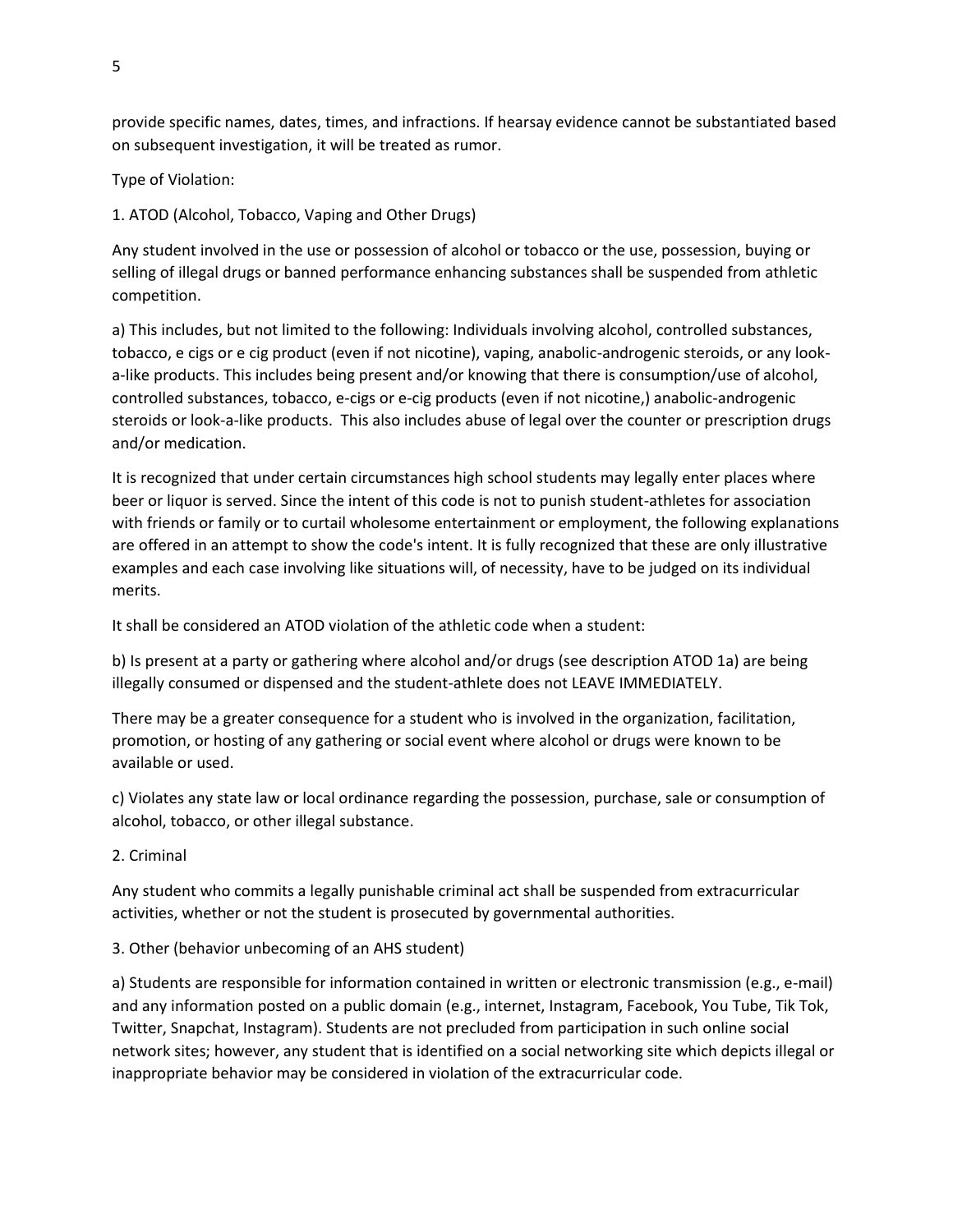b) Since there is no way to establish a timeframe for when or location of where the image was taken, it shall be a responsibility that the student must assume. It must be noted that there may be persons, who would attempt to implicate a student, by taking such images, to place them in a situation where they might be in violation of this code standard. This is our rationale for demanding that our student-athletes not place themselves in such environments.

Examples include but not limited to:

- 1. Unexcused absences
- 2. Academic dishonesty
- 3. Bullying/Cyberbullying/Harassment
- 4. Vandalism or property destruction
- 5. Poor sportsmanship including name calling, obscene gestures, and/or fighting.
- 6. Being suspended from school

7. Hazing/Initiation ceremony. Our school will not permit, nor will any student participate in any type of 'initiation ceremony" or hazing for any student at any time and on any level. This prohibition includes locker/shower pranks, etc.

8. Engaging in or being an accomplice to any other immoral or unacceptable conduct contrary to the philosophy of the extracurricular code, the regulations within WIAA, or the ideals, principles and standards of the ACS.

9. Possession and/or use of any "look alike" tobacco, vaping, drugs, paraphernalia or weapons. This includes being present and/or knowing that "look alike" tobacco, e-cigs or ecig products, vaping, drugs, paraphernalia, or weapons are being consumed, used, or dispensed. This also includes the abuse of legal over the counter or prescription drugs and/or medication.

## **CONSEQUENCES**

- 1. ATOD Consequences
- a. First Violation

Violator will be suspended from competition for 25 percent of the regular season scheduled contests in that activity (rounded up). A contest is defined according to the WIAA standard for maximum allowable contests (see Appendix B for suspension penalty chart). The student must undergo an initial Alcohol or Other Drug Abuse (AODA) screening performed by an outside agency. This may involve an expense on the part of the student. The student will provide administration written certification of completion and compliance with recommendations prior to any reinstatement of participation. The student will be allowed to practice with the group the following week after the suspension period begins. If less than 25 percent of the contests remain on the schedule, the remaining percentage of the suspension will carry over into the contests of the next activity in which the student participates.

## b. Second Violation

Violator will be suspended from further athletic competition for 50 percent of the total number of the regular scheduled dates (rounded up) in which he/she is participating. The student must undergo an initial Alcohol or Other Drug Abuse (AODA) screening performed by an outside agency, along with any recommendations for a treatment or education program, which is prescribed by the assessors to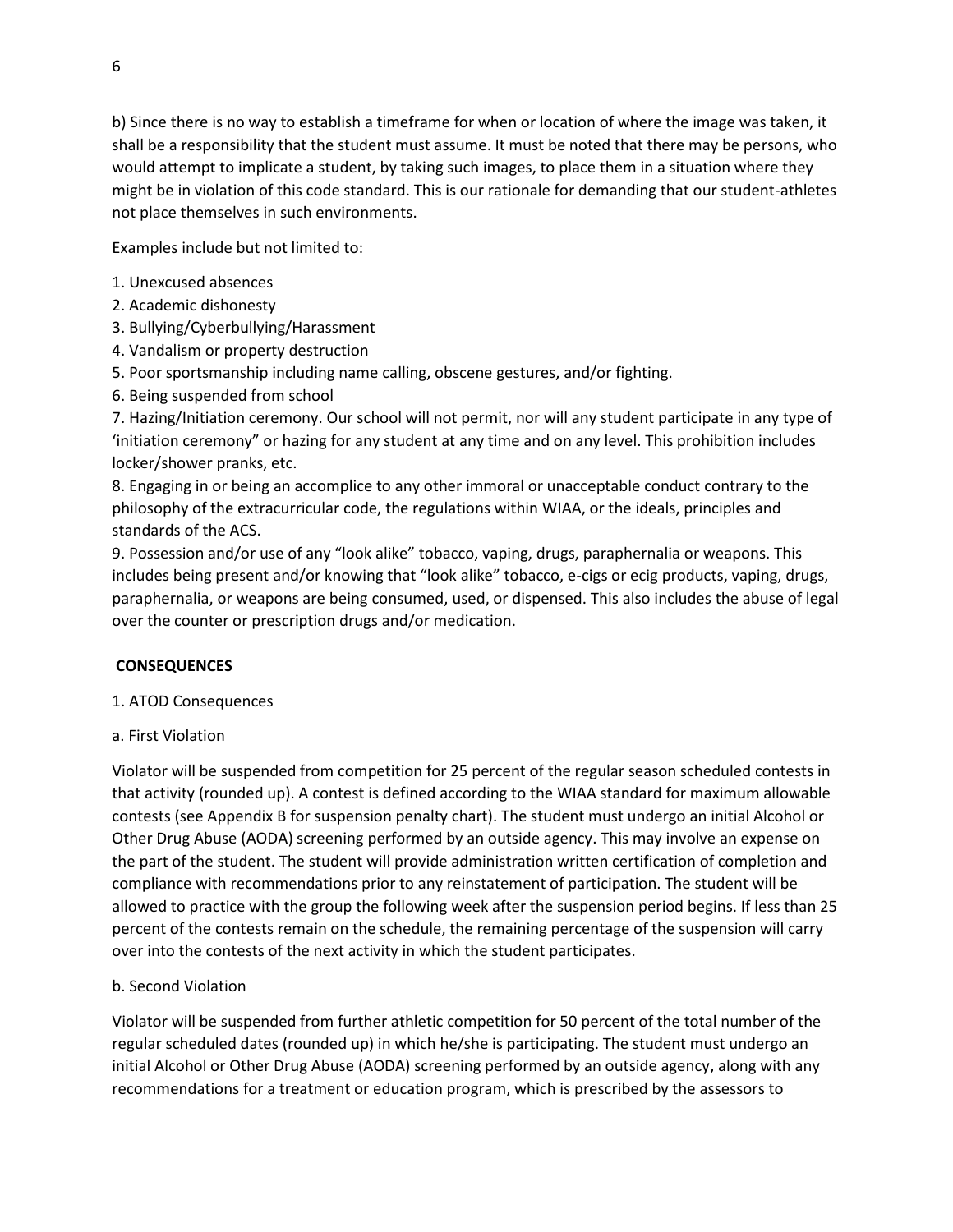confront the behaviors of use/abuse. This may involve an expense on the part of the student. The student will provide administration written certification of completion and compliance with recommendations prior to any reinstatement of participation. The student will be allowed to practice with the group the following week after the suspension period begins. If less than 50 percent of the contests remain on the schedule, the remaining percentage of the suspension will carry over into the contests of the next activity in which the student participates.

c. Third and Subsequent Violations

The student must undergo, at his/her expense, an AODA assessment performed by a community-based health organization/AODA treatment agency, along with any treatment program, which is prescribed by the assessors to confront the continued behaviors of use/abuse. The student will provide administration written certification of completion of completion and compliance prior to any reinstatement of participation. The student will remain ineligible until one calendar year from the date of the imposition of the consequence.

Students who want assistance with ATOD concerns may self-refer to a school counselor who will facilitate arrangements confidentially for initial screening with appropriate personnel.

## 2. Criminal Violations

The suspension for criminal violations shall be determined by school officials.

- 3. Other (behavior unbecoming of a student athlete)
- a. The suspension for behavior unbecoming of a student shall be determined by school officials.
- b. Inappropriate use of social media allows for additional consequences.
- 4. Travel Expectations

a. Inappropriate behavior is unacceptable and will carry suitable consequences. If the inappropriate behavior becomes a significant problem and the student is not cooperating with expectations, the parent/guardian may be asked to come to the venue and pick up their child. This includes overnight trips.

5. Captaincy, Lettering and Award Expectations

a. A student that has one or more code violations may be prohibited from being a captain, lettering and/or receiving any awards at any level. This decision will be made by the coaches and building administration.

## **CODE VIOLATION SUSPENSIONS**

When a suspension is assessed by the administrator and athletic director, a letter shall be sent to the parent(s)/guardian(s) informing them of the decision and the basis for it. In addition, a hard copy is provided to the building principal, athletic director, guidance counselor, and to the coaches/advisors of the activity he/she participates in.

**In-Season Violation:** Suspensions shall begin immediately upon determination that a violation has occurred.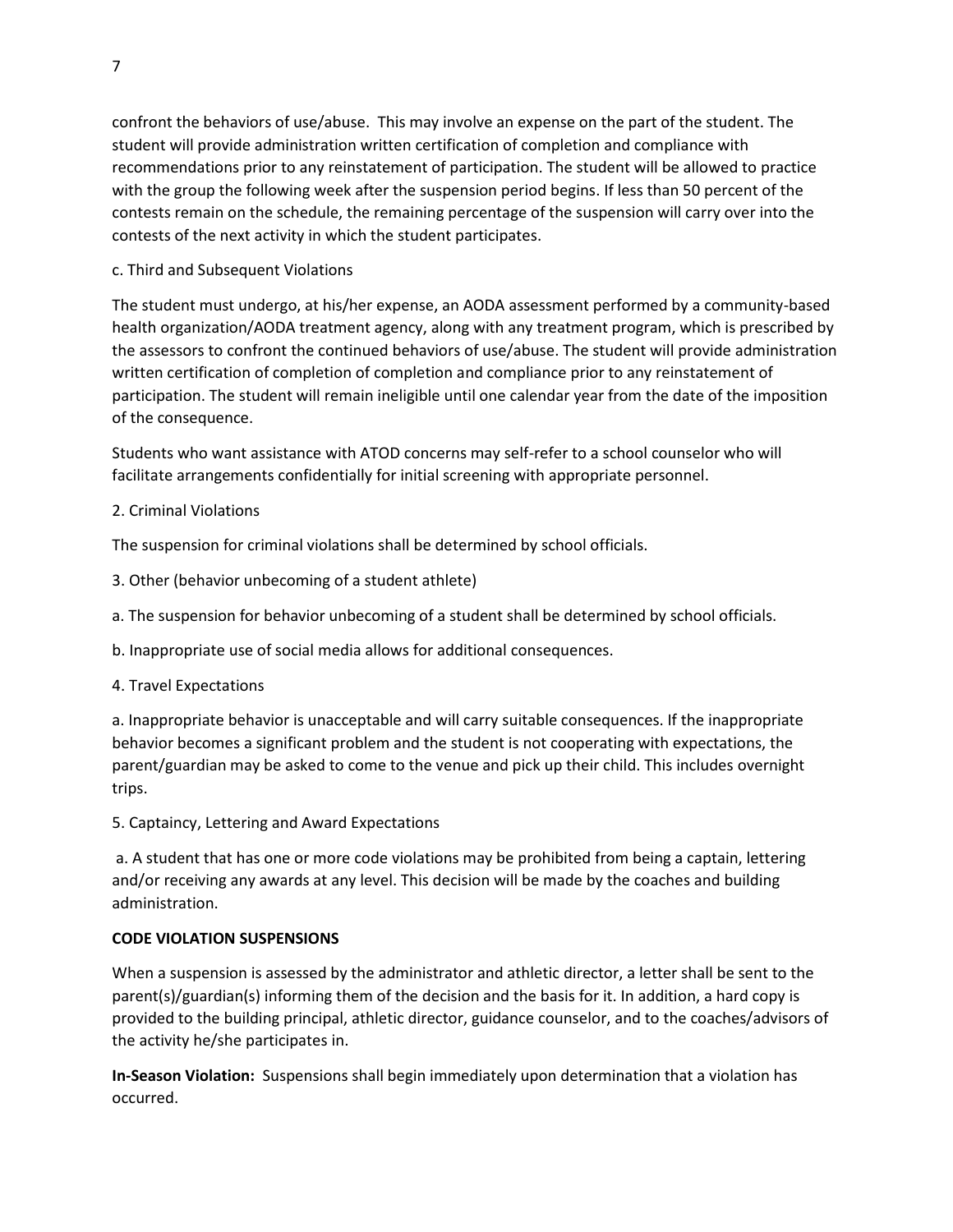**Out-of-Season Violation:** A suspension must be served in the next activity he/she chooses to participate in. The athlete must complete that sport season in good standing as determined by the coach/advisor in that activity. Failure to complete the entire season in good standing will result in the full suspension carrying forward into the next season.

# **ATTENDANCE AT AND AFTER SPORTING EVENTS OR EXTRA-CURRICULAR ACTIVITIES**

A student must be in school by 10:50 to practice or compete or participate in a school event or attend any school function that day. If students go home sick, they are restricted from attending any school related event, even if they were here for five classes. These five classes include study halls and Lunch. No student should "sleep in" because they arrived home late the night before. Students are expected to attend the entire day of school, from 7:55 am to 3:05 pm, following any school related activity the previous day.

## **TRANSPORTATION POLICY**

o When transportation is provided by the school to a practice or contest, student-athletes are required to ride that transportation to the practice or contest.

o If extenuating circumstances require a student to forego the school transportation to a practice or contest, it is the duty of the student to do the following:

§ Receive permission from the Principal or Associate Principal to forego school transportation to the practice or contest no later than 24 hours in advance of the transportation departure time.

§ Provide the high school office and the head coach with written parent/guardian consent to let their child forego transportation to the practice or contest.

o When transportation is provided from the practice or contest back to Aquinas, student-athletes are required to ride that transportation back to Aquinas. If a student-athlete wishes to forego the transportation back to Aquinas, the student-athlete must provide the head coach written parent/guardian consent to let their child forego transportation from the practice or contest back to Aquinas. The written consent should include:

a. Student name

b. Parent/Guardian name giving consent for student-athlete to forego school transportation

c. Date

d. With whom the student-athlete will be riding home with

e. Signature of the parent/guardian

f. Signature of the person transporting the student-athlete home (if different than the parent/guardian)

## **Policy for Participating in Multiple School Sports During the Same Season**

We believe that commitment is an important value to instill in our student-athletes. When someone joins a sports team at Aquinas, they commit to attending all practices and competitions for that sport that do not conflict with academic or religious activities. Aquinas does not recommend participation in multiple school sports at the same time, but will approve in rare situations. With this in mind, if a